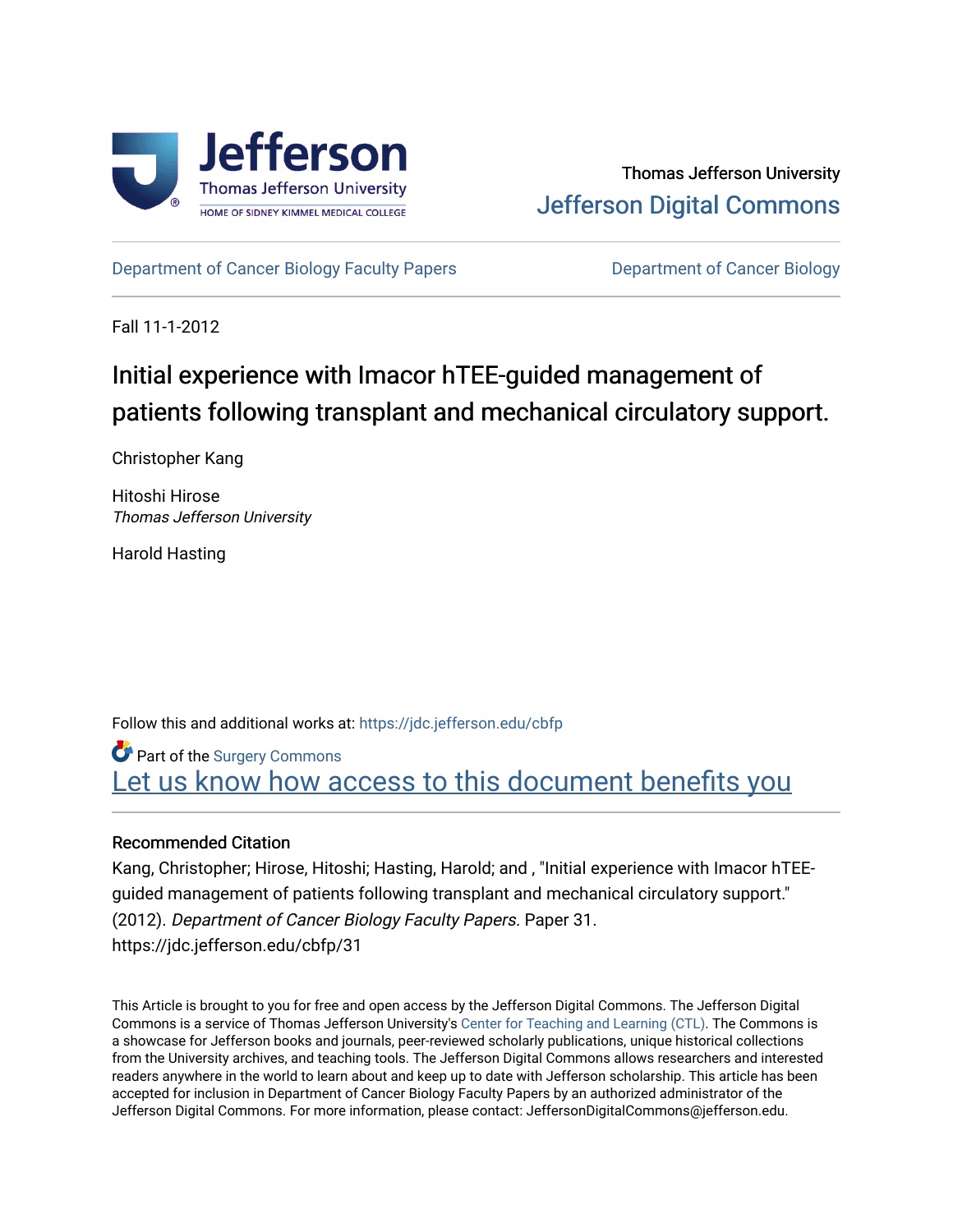## **As submitted to:**

### *ICU Director*

## **And later published as:**

# **Initial Experience with Imacor hTEE-guided management of patients following Transplant and Mechanical Circulatory Support.**

**August 22, 2012,** 

**doi:10.1177/1944451612456703**

#### **Abstract**

We reviewed an initial experience using a miniaturized transesophageal echocardiography (TEE) probe (ImaCor, Garden City, NY) with 3 patients in whom Imacor hTEE intervention was used as a point of care device to manage extracorporeal membrane oxygenation cannula placement, cardiac hemodynamics, and post-op cardiac pathophysiology. The management of transplant or mechanical circulatory support (MCS) patients is especially challenging: transplanted hearts pose unique pathophysiological challenges, and MCS significantly alters pressure-volume-flow relationships. Real-time "hemodynamic" TEE (hTEE) can help provide effective management by direct visualization of cardiac filling and function and help guide hemodynamic management. In our initial experience, hTEE can provide point-of-care management following transplant or MCS. (**Word count of abstract: 105)**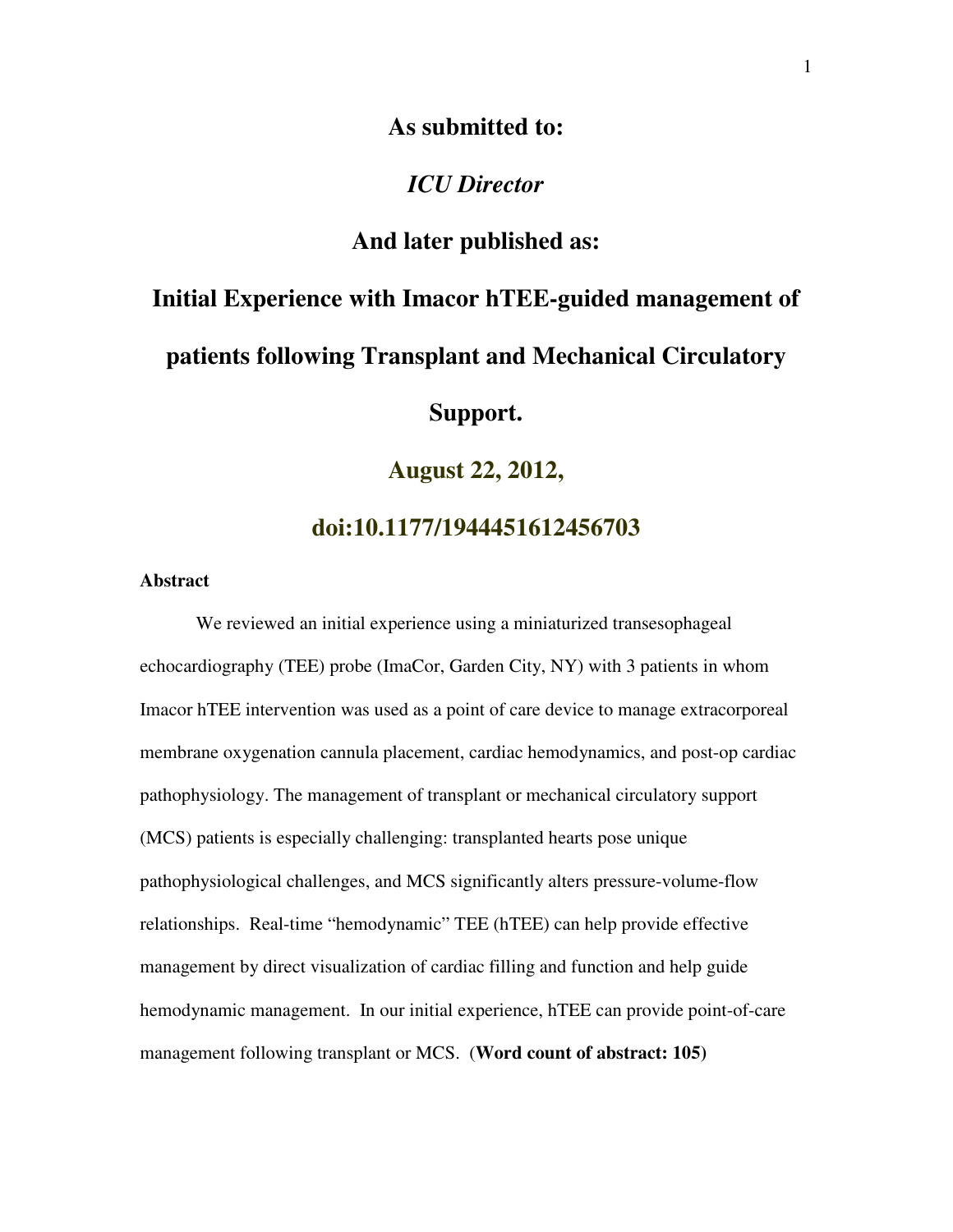**Keywords:** ECMO, TEE, mechanical circulatory support, hemodynamics

## **Conflict of Interest**

XXXX is an employee and stockholder in ImaCor. Other authors has no conflict of interest. This research received no specific grant from any funding agency in the public, commercial, or not-for-profit sectors.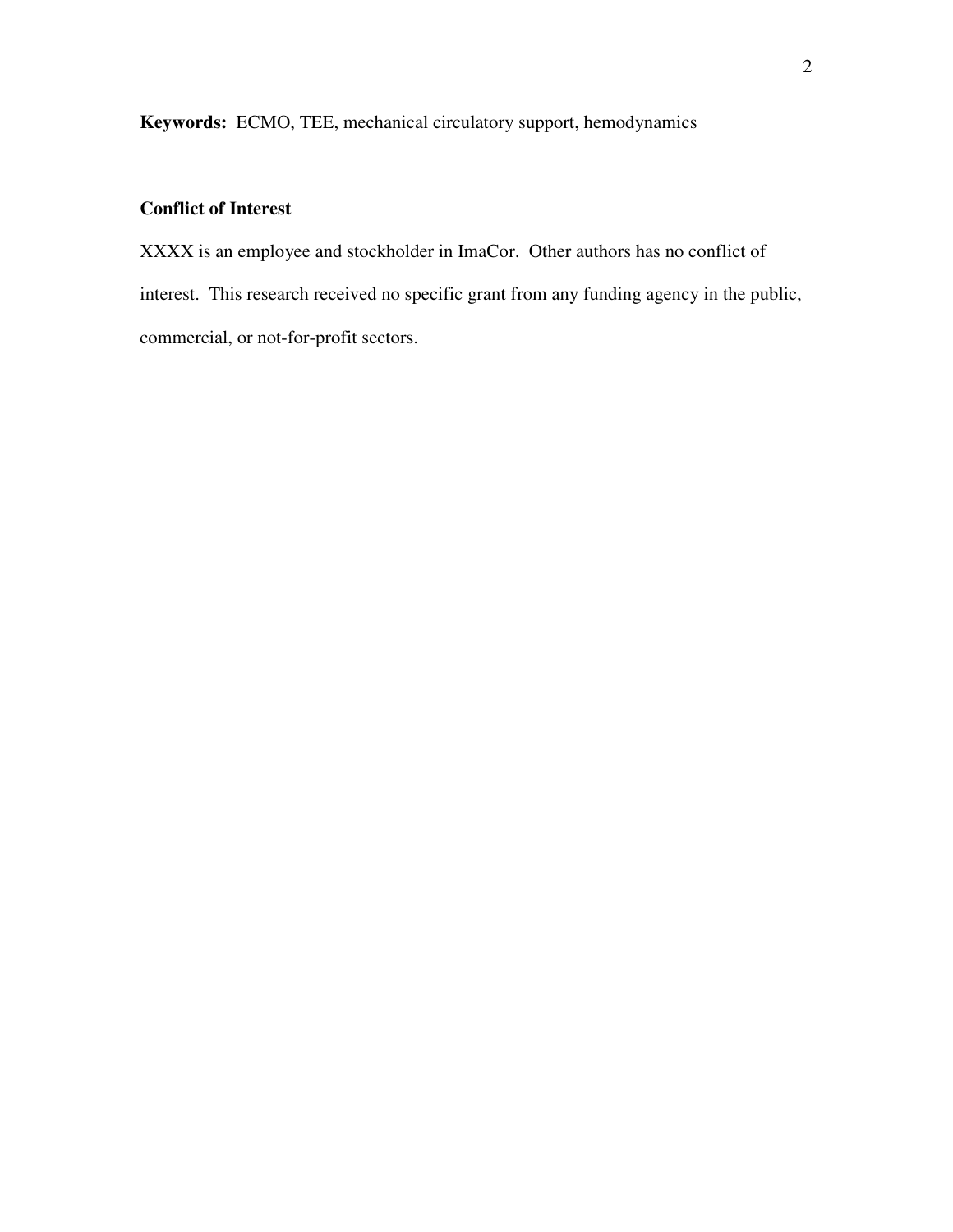#### **Introduction**

Fluid and hemodynamic management, fundamental in critical care, becomes significantly more challenging in transplant patients and patients with mechanical circulatory support. Transplanted hearts pose unique pathophysiological challenges $1, 2, 3$ and mechanical support significantly alters pressure-volume-flow relationships. These alterations can further limit the utility of standard pressure measurements, both central venous pressure and pulmonary artery pressure. Central venous pressure has been shown to have a poor relationship with volume status.<sup>3</sup> The Swan-Ganz catheter provides indirect measurements that can be difficult to interpret; moreover altered pressurevolume-flow relationships. Transesophageal echocardiography (TEE) directly visualizes the heart, allowing accurate assessment of cardiac function and volume status with other parameters.<sup>4</sup> Cardiac anesthesiologists rely on TEE images to make hemodynamic assessments and interventions in the cardiac operating room. TEE would appear to be the ideal tool for hemodynamic assessment and management of critically ill patients<sup>5</sup>, provided that availability and the need for trained personnel and anesthesia can be overcome. An editorial called for a TEE probe which could remain indwelling 48 hours in critically ill patients.<sup>6</sup>

To address these issues, a miniaturized TEE probe (hTEE probe, ImaCor, Garden City, NY) with a diameter of 5.5 mm was developed to provide hemodynamic management and assessment in critical care to aid in assessment of volume status and cardiac function with other parameters. The hTEE probe was cleared by the FDA to remain indwelling up to 72 hours. The hTEE probe has 15 cm of penetration at 6.67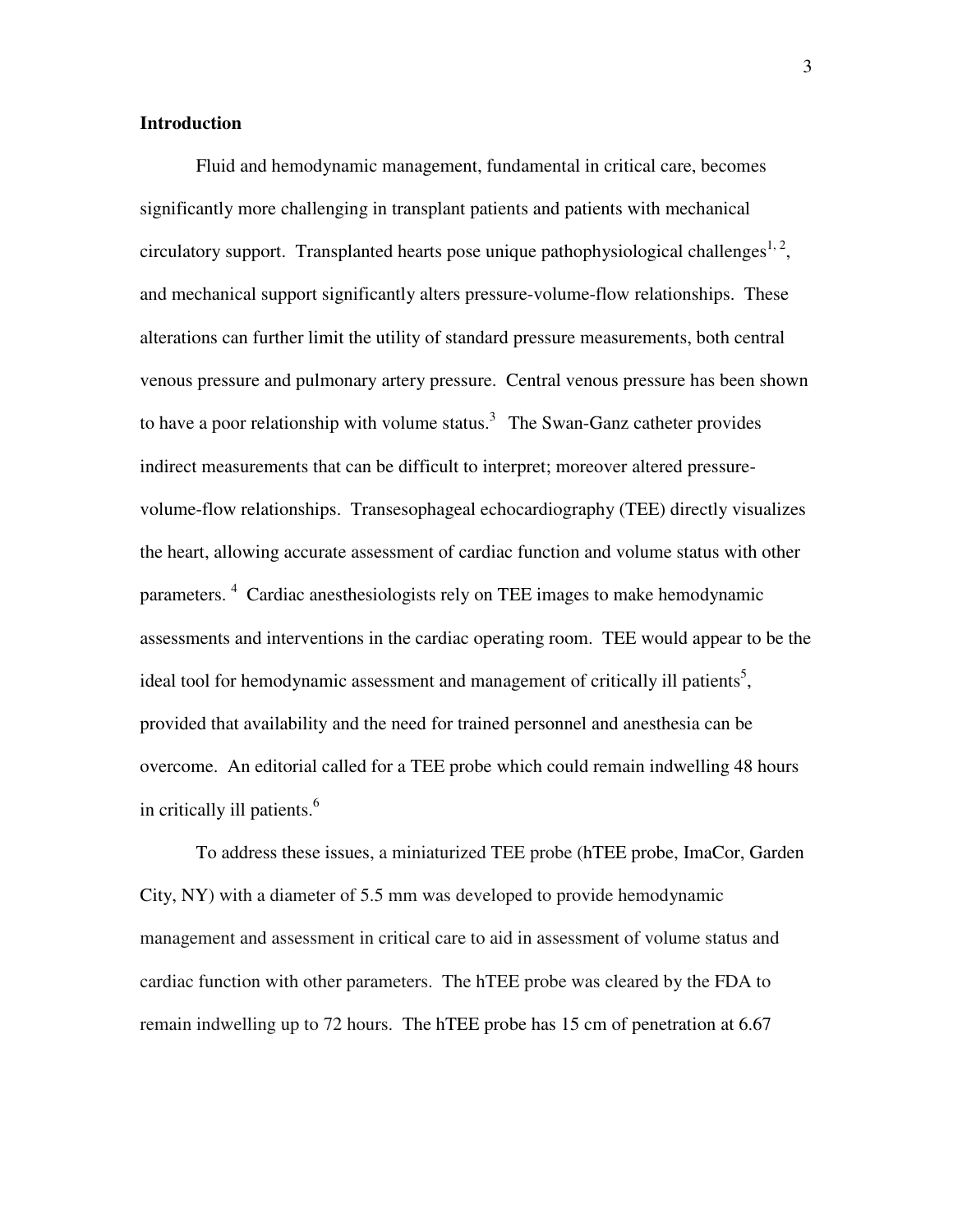MHz (B-mode) and can obtain the images of left and right ventricular function and volume status.<sup>7</sup>

#### **Methods**

We reviewed our initial experience with 3 patients in whom the Imacor hTEE system was used as a point-of-care device to manage extracorporeal membrane oxygenation (ECMO) cannula placement, cardiac hemodynamics, and post-op cardiac pathophysiology. This study was approved by an institutional review board at Thomas Jefferson University Hospital.

#### **Results**

**Case 1**: A 55-year-old female with a history of dilated cardiomyopathy, presented for a heart transplantation evaluation. She quickly decompensated into multiple organ failure despite significant inotropic support. It was decided that emergent Veno-arterial ECMO placement for biventricular support was necessary (Figure 1A). Over 3 weeks of VA ECMO support, the patient was deemed not a candidate for heart transplantation. Although the patient remained eligible for a left ventricular (LV) assist device, right ventricular (RV) function had not been evaluated prior to decompensation.

A weaning protocol was initiated with hTEE for direct visualization of cardiac function to assess RV function. Over four hours, ECMO flows were decreased, and volume and dobutamine were administered. hTEE showed that the right heart was adequate to tolerate a bridge to LVAD (Figure 1B). The patient was successfully weaned off ECMO and bridged to an LVAD as predicted.

**Case 2**: A 47-year-old male with a Heartmate II LVAD (Thoratec, Pleasanton, CA) underwent orthotropic heart transplantation. Postoperatively, the patient required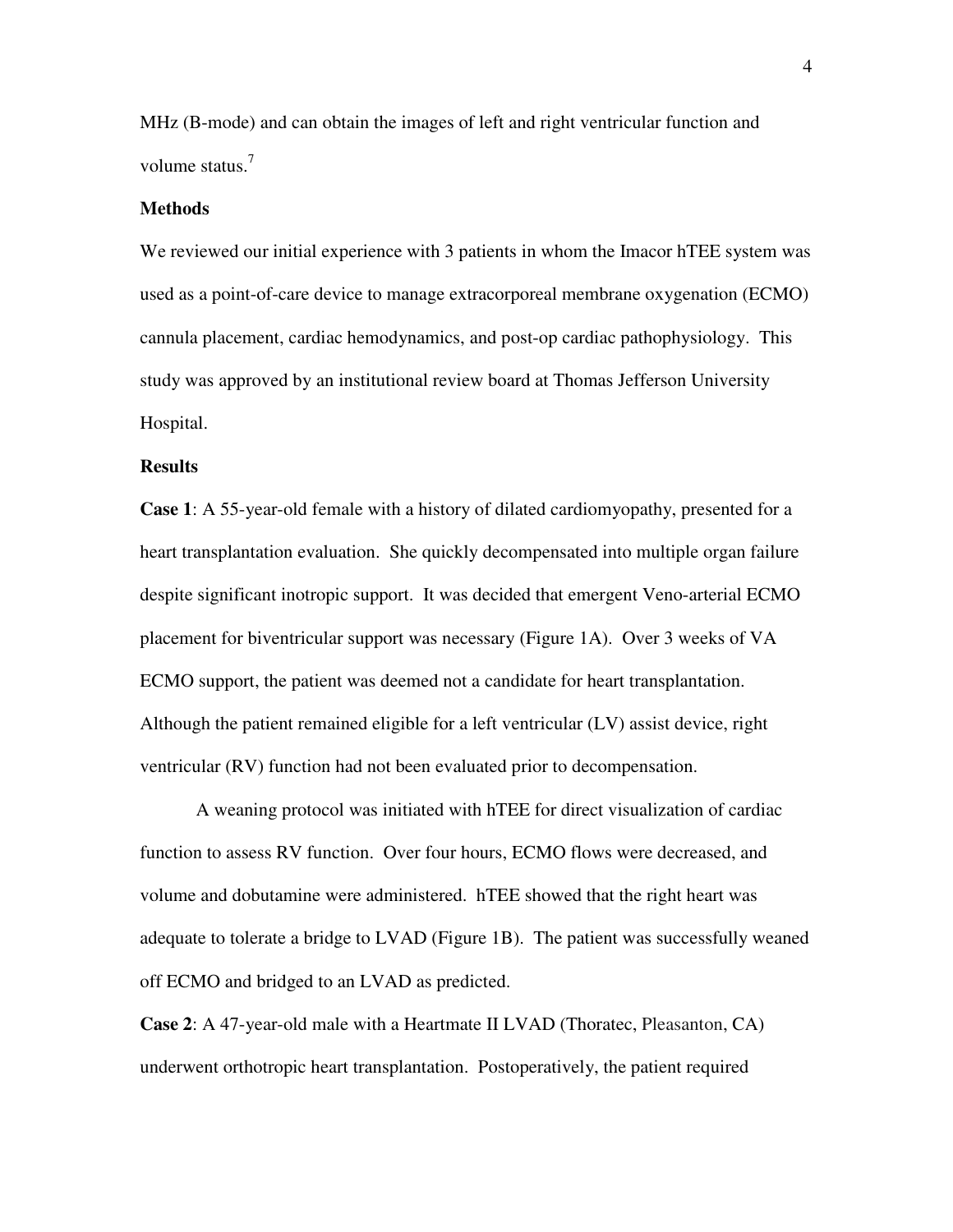escalating vasopressors despite good cardiac function determined by a Swan-Ganz catheter using both thermodilution and mixed venous saturation. Twelve hours later, the Swan-Ganz catheter showed tamponade physiology with equalization of pulmonary artery diastolic pressure (26 mm Hg) and central venous pressure (25 mm Hg) with decreased cardiac index  $(2.0 \text{ L/min/cm}^2)$ . An hTEE probe was placed to assess to evaluate LV and RV cardiac function; no tamponade was seen (Figure 2A). Real time imaging with continuous hTEE demonstrated deteriorating biventricular function to near cardiac standstill (Figure 2B). Based on hTEE visualization, central ECMO was established as a rescue support.

**Case 3**: A 58-year-old female with an acute anterior ST-elevation myocardial infarction underwent a percutaneous catheter intervention to the left anterior descending artery. During this intervention, she developed a complete AV block and cardiogenic shock. Her hemodynamics did not improve despite multiple inotropes and an intra-aortic balloon pump placement. An Impella (Abiomed, Danvers, MA) was emergently placed for circulatory support. However, it was complicated with a retroperitoneal hematoma and dislodgement of the Impella device. The patient developed severe pulmonary edema and was transferred to our institution for VA ECMO placement. As soon as VA ECMO was established at a flow of 4 to 4.5 liters/min, her hemodynamics significantly improved and stabilized. Approximately 6 hours later, her ECMO flows suddenly dropped to 2 liters/min. There were no changes of CVP (10 mm Hg) or PA pressure (32/12 mm Hg). A fluid challenge did not improve the flow. The hTEE probe was inserted and revealed a large right atrial thrombus interfering with the inflow to the venous cannula (Figure 3A). The ECMO cannula was adjusted bedside and heparin administration was initiated. The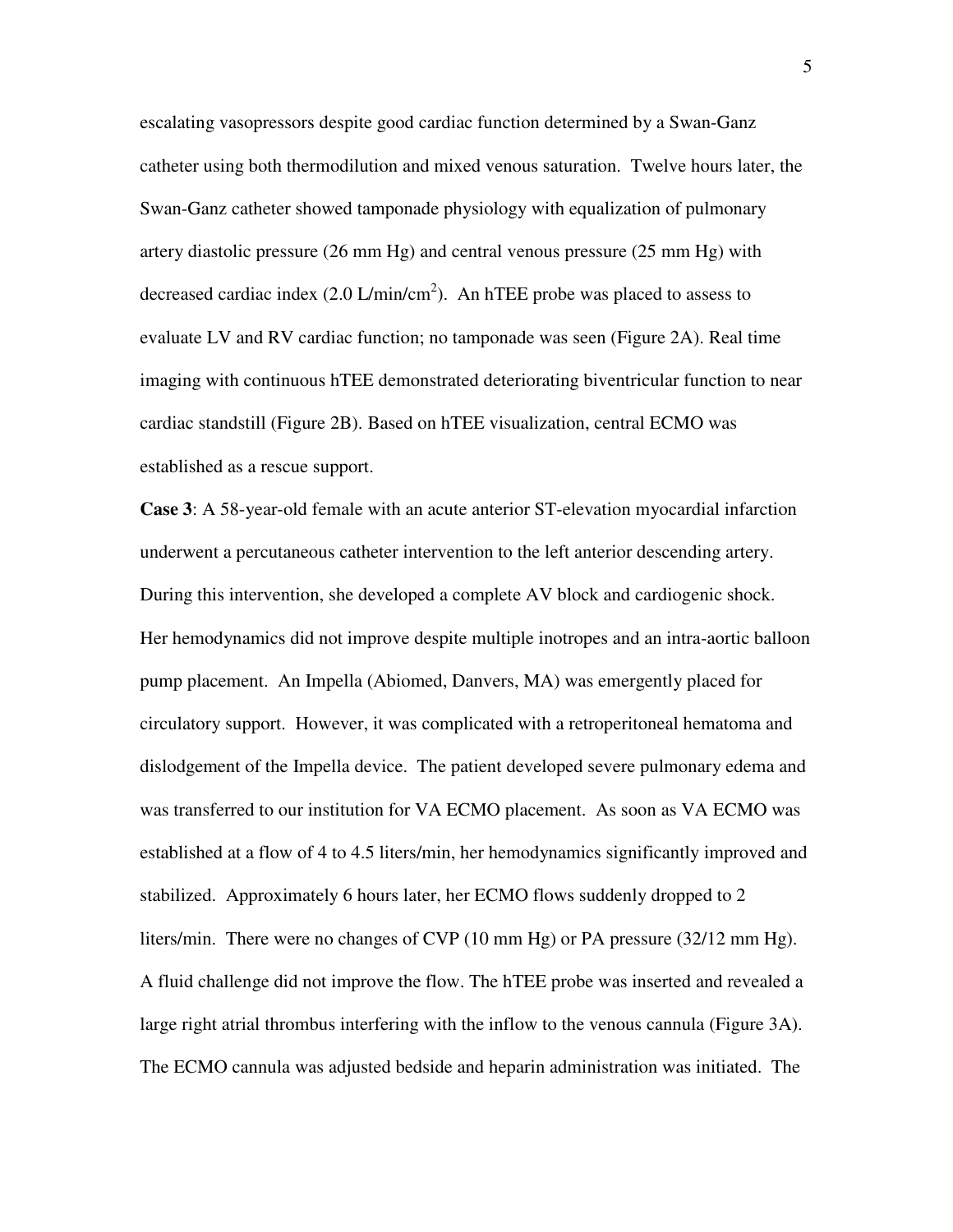atrial clot was monitored real time using the hTEE probe (Figure 3B) and the clot dissolved over 24 hours.

#### **Discussion**

These 3 cases illustrate how Imacor hTEE intervention was used as a point of care device to manage extracorporeal membrane oxygenation (ECMO) cannula placement, cardiac hemodynamics, and post-op cardiac pathophysiology. The management of transplant or mechanical circulatory support patients is especially challenging: transplanted hearts pose unique pathophysiological challenges, and mechanical circulatory support significantly alters pressure-volume-flow relationships. Real-time "hemodynamic" TEE (hTEE) can help provide effective management by direct visualization of cardiac filling and function and help guide hemodynamic management.

 Weaning from ECMO requires recovery of either RV and/or LV cardiac function. Although the first patient had persistent LV dysfunction, RV function recovered after 3 weeks of ECMO support. This allowed the patient to receive a HeartMateII LVAD. ECMO weaning requires ongoing observation of cardiac function through major circulatory changes which are visualized by real time continuous hTEE. A ECMO weaning protocol includes a gradual decrease of ECMO flows from full (usually 4-5 liter/min) to minimum flow (1.5-2 litter/min) over 4 to 6 hours, with appropriate increased anticoagulation to avoid clot formation, volume to fill the heart, and inotropic support such as dobutamine or milrinone to optimize ventricular contractility along with careful hemodynamic monitoring for arrhythmias, oxygenation, and blood pressure.<sup>8</sup> Adequate filling pressures or adequate cardiac output do not necessarily imply adequate RV or LV function for patient on ECMO. Placement of a Swan-Ganz catheter (SGC)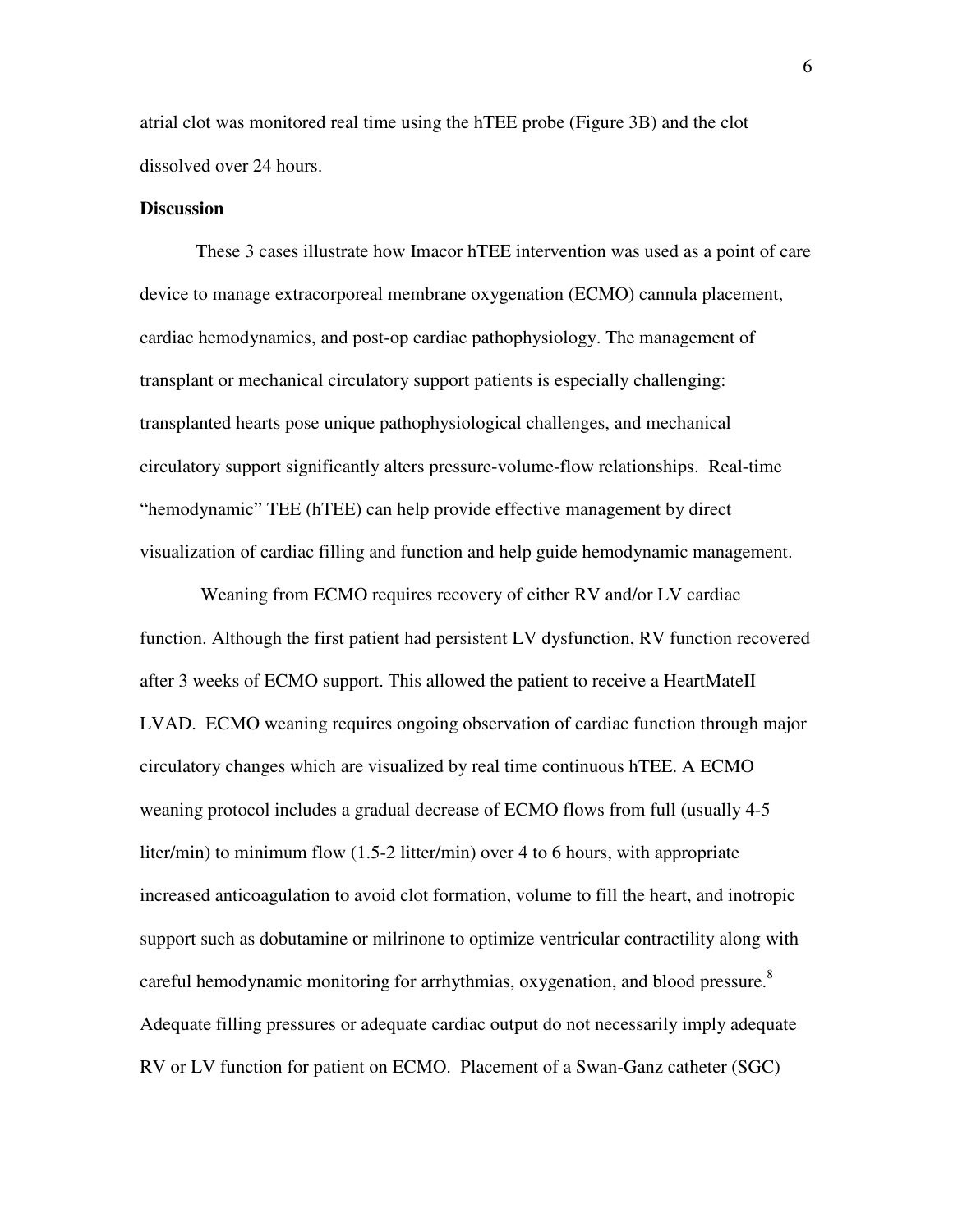may be difficult with a venous cannula in a decompressed right atrium. A central mixed venous gas analysis would also be useful to evaluate the circulation and function of the heart; however, the lag between the sampling the blood and results may makes ongoing real-time adjustments difficult. The hTEE probe provides real time images of the heart, allowing the intensivist to determine if the preload is appropriate and cardiac function is adequate and intervene rapidly if necessary. If the heart distends during weaning, one can immediately return to the full ECMO support to avoid the further cardiac damage over-distension. If ventricular recovery is questionable, hTEE probe can be left in the patient for continuous monitoring of the cardiac function, potentially saving the cost of taking the patient to the operating room.

Primary biventricular failure post-transplantation, as seen in Case 2, may be related to poor myocardial preservation of the donor, prolonged ischemic time, residual pulmonary hypertension, and decreased compliance of the lungs post cardiopulmonary bypass.<sup>1,2</sup> The HeartMate II LVAD in Case 2 decompressed the left ventricle, artificially lowering pulmonary artery pressure (Pap) and masking residual high pulmonary vascular resistance. Heart transplant patient with prolonged ischemic time and elevated recipient pulmonary vascular resistance often develop RV failure, which can progress to biventricular failure. $2<sup>2</sup>$ 

RV dysfunction post heart transplant may cause SGC parameters to mimic cardiac tamponade. A SGC can also reproduce unreliable readings with diastolic dysfunction due to the presence of a hematoma and myocardial edema. Cardiac tamponade should be readily diagnosed by TEE (including hTEE); however, due to our limited prior experience with hTEE, the patient was explored surgically and no tamponade was found.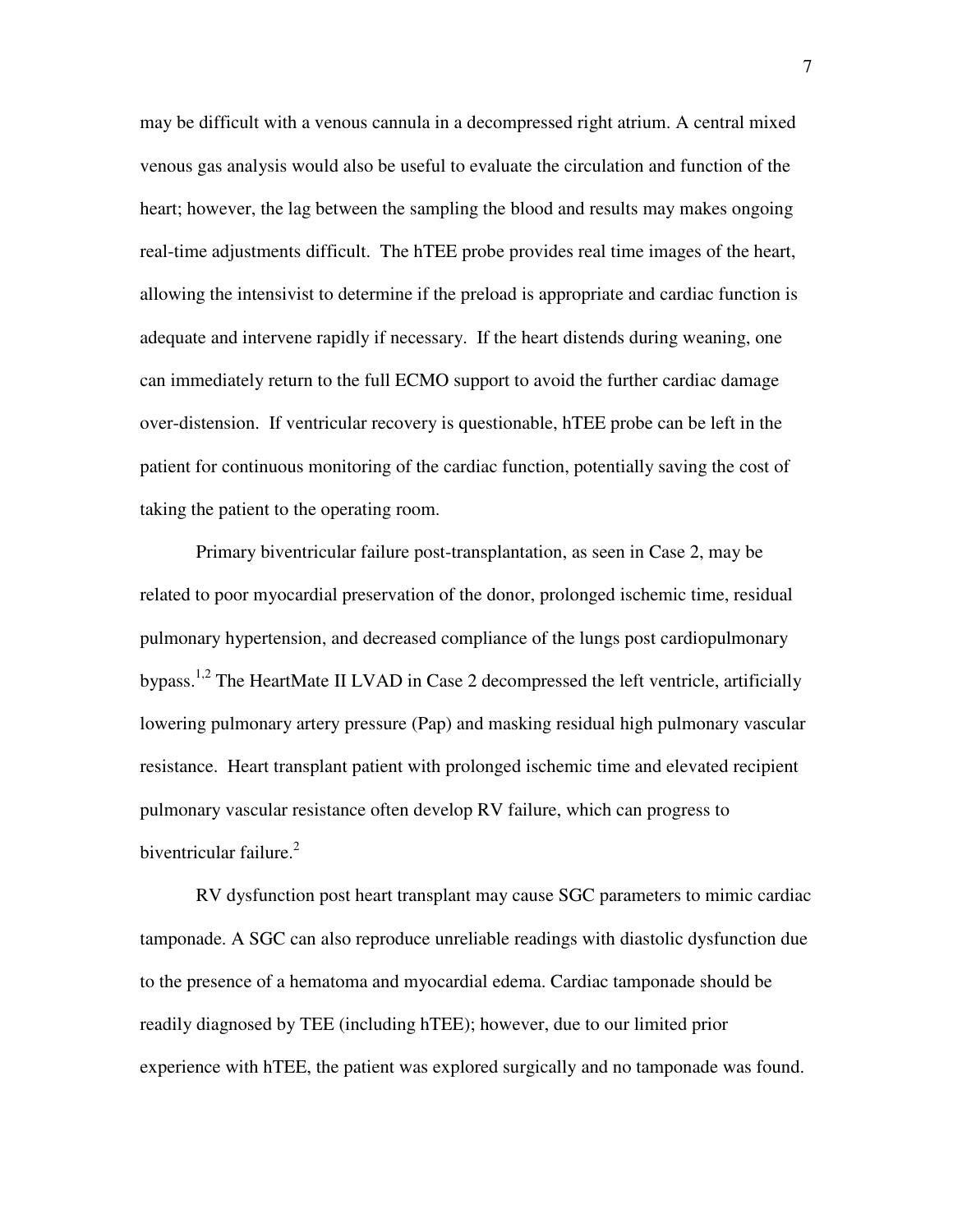If we followed our hTEE findings, we would have avoided surgical exploration, a significant cost saving.<sup>10</sup> This patient's RV failure progressed to biventricular failure and was retrospectively found to be caused by graft rejection. As seen here, indirect hemodynamic monitoring may be inadequate to diagnose RV or graft failure posttransplant. Moreover, in the presence of escalating vasopressor support secondary to systemic vasoplegia syndrome, normal pressure may not yield normal perfusion. This lack of normal perfusion was the apparent cause of near ventricular standstill detected by hTEE, a condition which if not managed by central ECMO might otherwise have led to cardiac arrest.

Case 3 illustrates an acute emergency in ECMO patients requiring rapid diagnosis and management, namely lack of or sharply reduced flow. Sharply reduced flow is usually related to the volume status of the patient, and resolved by administering volume. Sharply reduced flow shortly after ECMO placement may also be due to cannula malposition. In case 3 a thrombus in the right atrium occluded the cannula, a rare phenomenon. The hTEE probe allows us to visualization the thrombus, and its separation from the cannula following manipulation, at which time ECMO flow returned to normal. The hTEE probe was left indwelling until stabilization of ECMO flows (48 hours) to evaluate the right atrial thrombus. We were able to avoid unnecessary fluid boluses, which could be harmful in the presence of pulmonary edema.

#### **Conclusion**

We found hTEE helped guide point-of-care management of patients posttransplant or with mechanical circulatory support accurately and acutely.<sup>10</sup> Although further study is needed, hTEE appeared easy to use by intensivists on demand and

8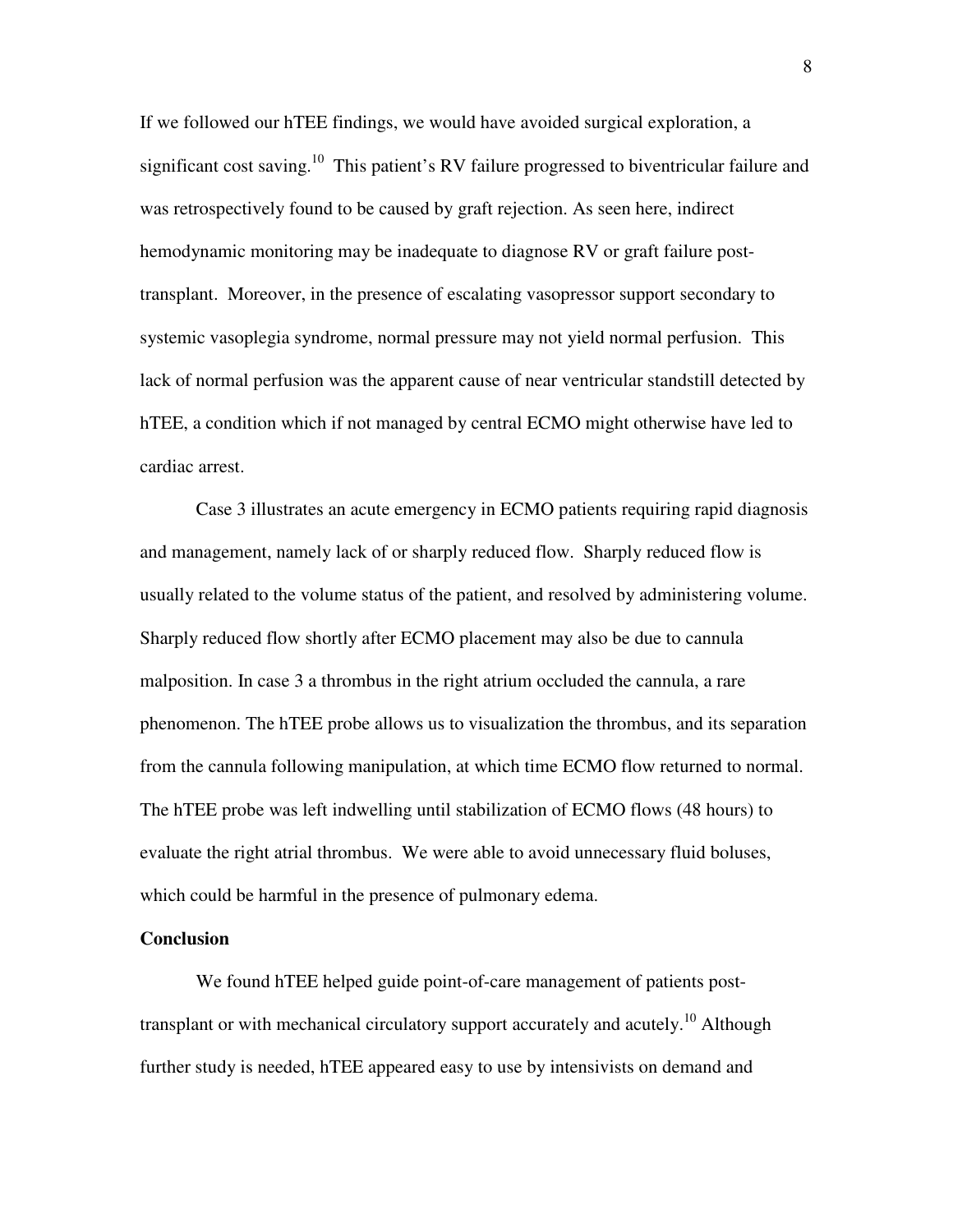yielded significant management changes, potentially avoiding re-operation with concomitant mortality and morbidity as well as cost.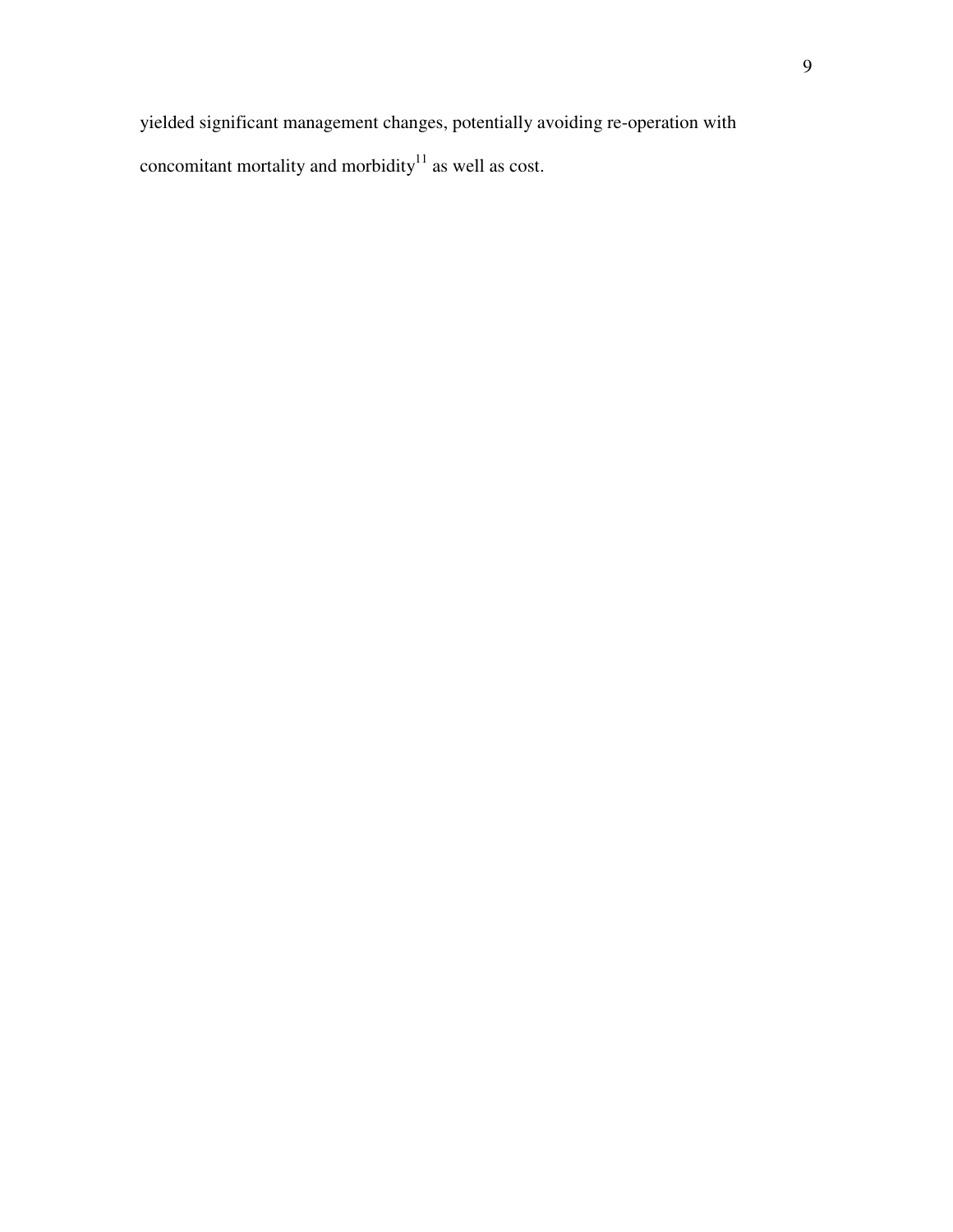#### **References**

1. Costanzo MR, Dipchand A, Starling R, et al; International Society of Heart and Lung Transplantation Guidelines. The International Society of Heart and Lung Transplantation Guidelines for the care of heart transplant recipients. *J Heart Lung Transplant*. 2010; 29:914-56.

2. Stobierska-Dzierzek B, Awad H, Michler RE. The evolving management of acute right-sided heart failure in cardiac transplant recipients. *J Am Coll Cardiol*. 2001; 38:923–31.

3. Marik PE, Baram M, Vahid B. Does central venous pressure predict fluid responsiveness? A systematic review of the literature and the tale of seven mares. *Chest*. 208; 134:172-8.

4. Poelaert JI, Schüpfer G. Hemodynamic monitoring utilizing transesophageal echocardiography: the relationships among pressure, flow, and function. *Chest.* 2005; 127: 379-90.

5. Vincent JL, Rhodes A, Perel A, et al. Clinical review: Update on hemodynamic monitoring--a consensus of 16. *Crit Care*. 2011; 15:229.

6. Greenhalgh DL, Patrick MR. Perioperative transoesophageal echocardiography: past, present & future. *Anaesthesia*. 2012; 67:343-6.

7. Hastings, HM. Transesophageal echocardiography–guided hemodynamic assessment and management. *ICU Director*. 2012; 3:38-41.

8. Aissaoui N, Luyt CE, Leprince P, et al. Predictors of successful extracorporeal membrane oxygenation (ECMO) weaning after assistance for refractory cardiogenic shock. *Intensive Care Med*. 2011; 37:1738-45.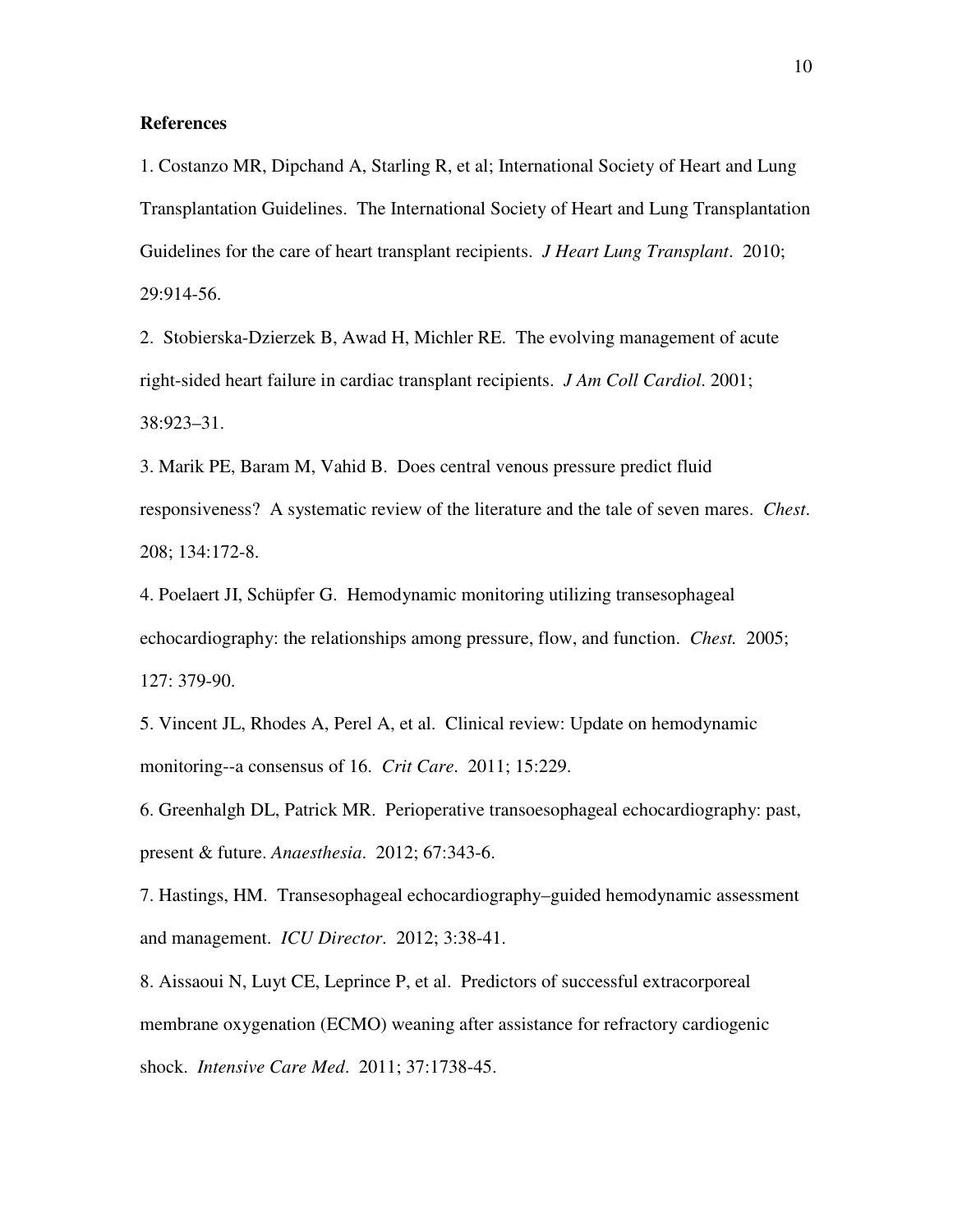9. Speir A, KasirajanV. Additive Costs of Postoperative Complications for Isolated Coronary Artery Bypass Grafting Patients in Virginia. *Ann Thorac Surg*. 2009;88:40-6. 10. Vieillard-Baron A, Charron C, Chergui K, Peyrouset O, Jardin F. Bedside echocardiographic evaluation of hemodynamics in sepsis: is a qualitative evaluation sufficient? *Intensive Care Med*. 2006; 32:1547-52.

11. Ranucci M, Bozzetti G. Surgical Reexploration After Cardiac Operations: Why a Worse Outcome? *Ann Thorac Surg*. 2008; 86: 1557-62.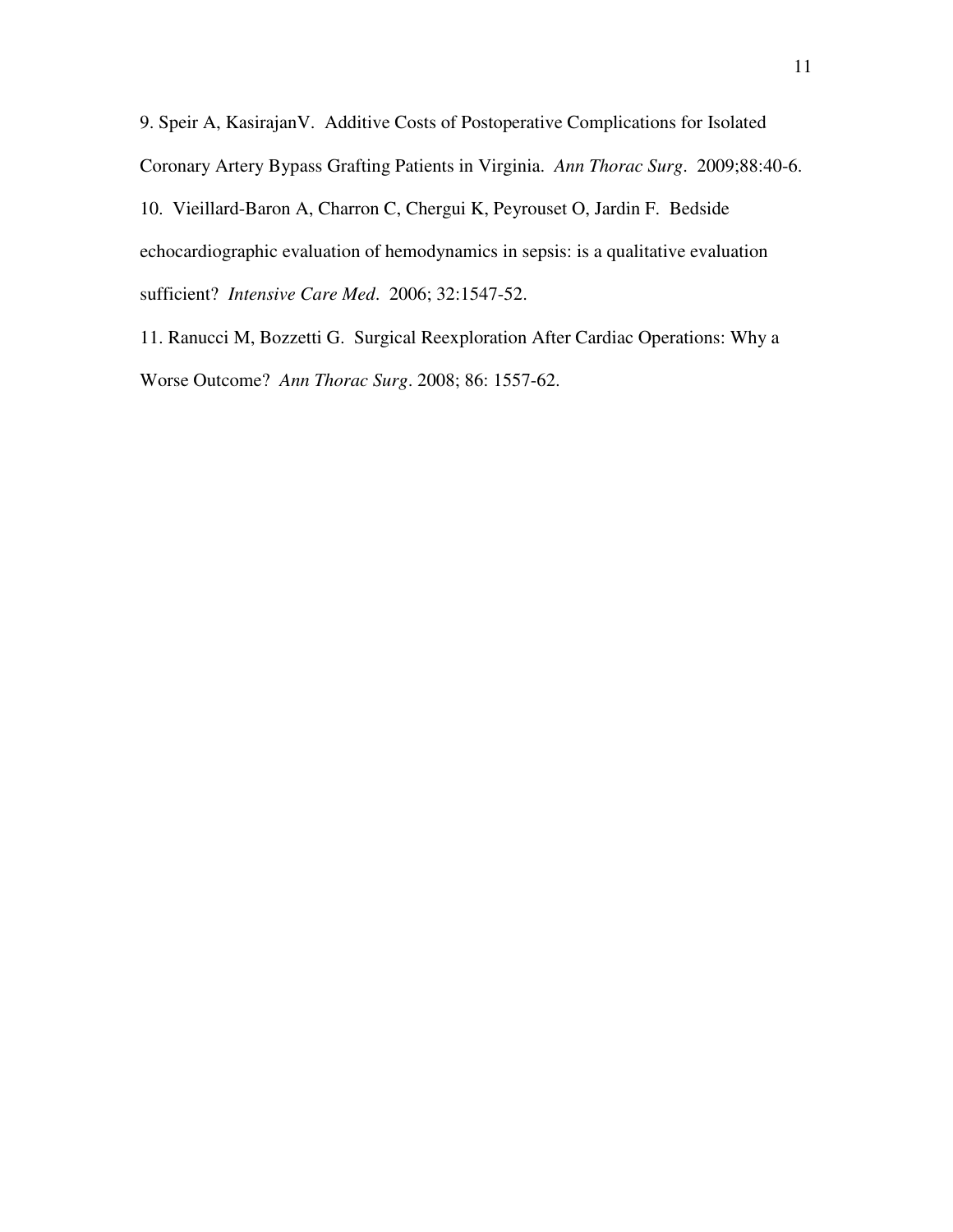## **Figure Legends**

**Figure 1**. A. Biventricular failure at the time of ECMO insertion. B. RV function improved with 3 weeks of ECMO support although the LV remained dilated. LV: left ventricle; RV: right ventricle. Line in the RV indicates RV dimension. Please note the RV dimension is smaller in Figure 1B than 1A, indicating the recovery of RV function.

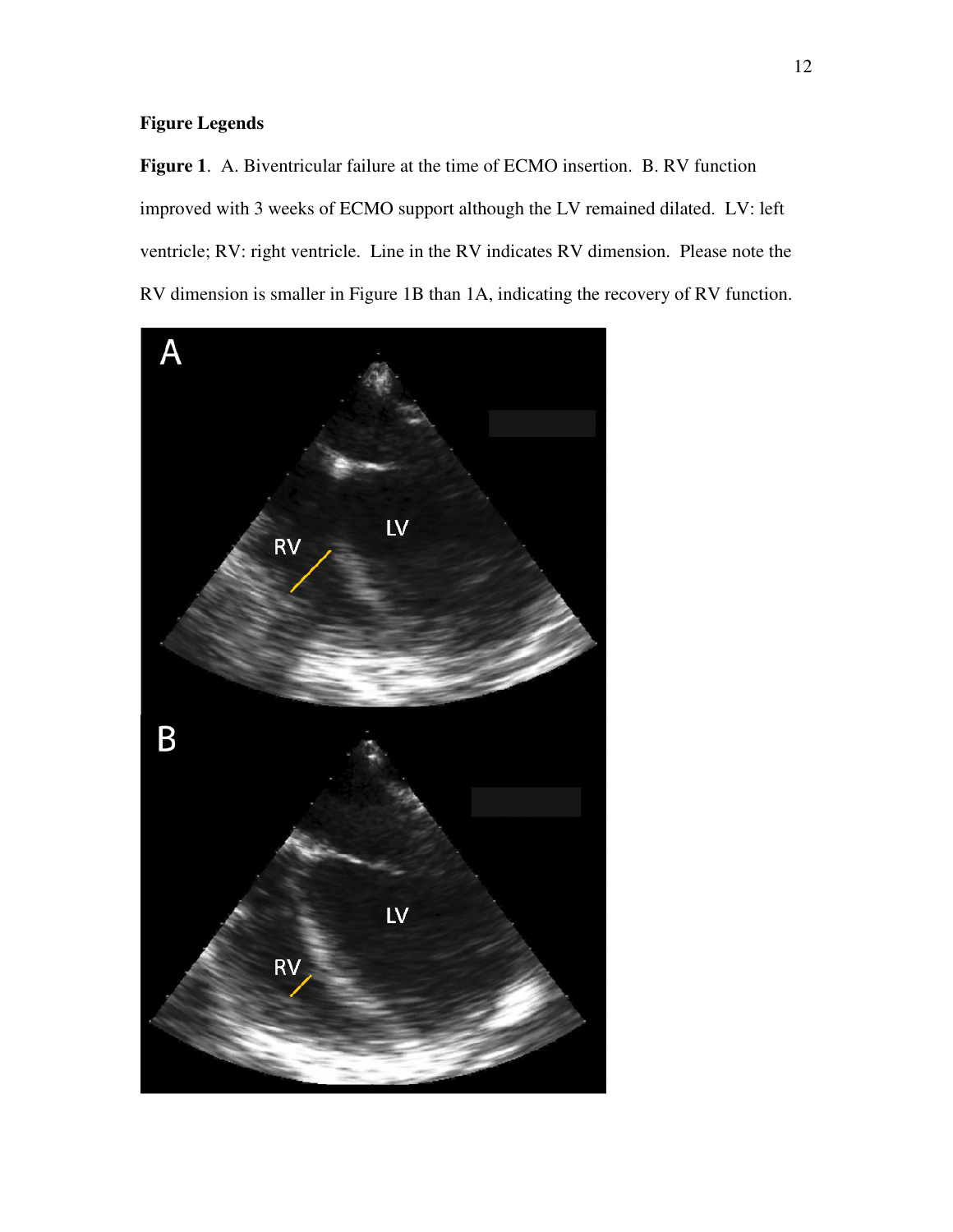